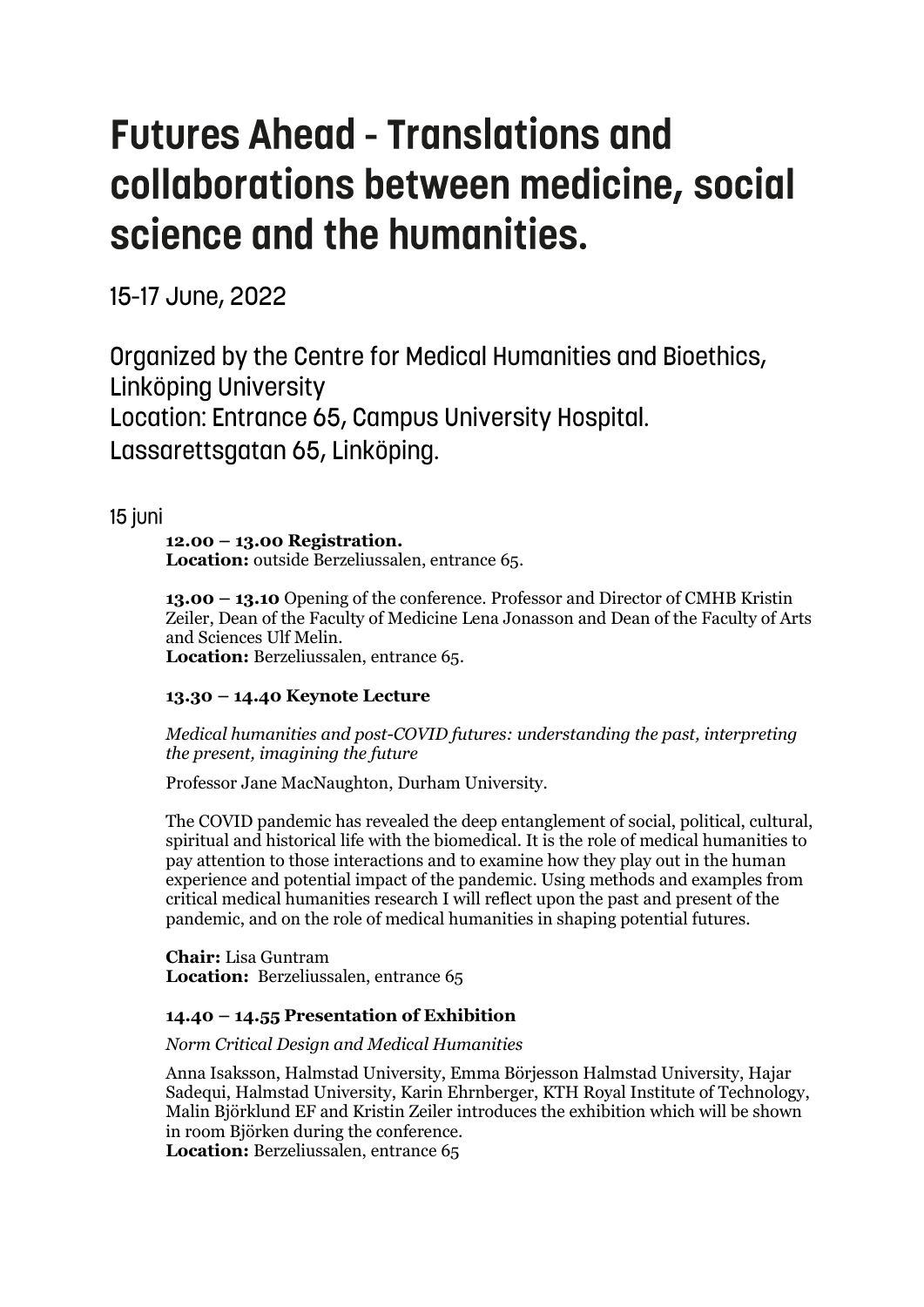#### **14.55 – 15.20 "Fika"** (i.e coffee and cake).

**Location:** outside room Berzeliussalen. Grab the opportunity to have a look at the exhibition in room Björken. The exhibition will be open the entire conference.

| Parallel Sessions 1. |                                                                                                                                                             |                                                                                                                                     |                                                                                                                                                                                                                |  |  |
|----------------------|-------------------------------------------------------------------------------------------------------------------------------------------------------------|-------------------------------------------------------------------------------------------------------------------------------------|----------------------------------------------------------------------------------------------------------------------------------------------------------------------------------------------------------------|--|--|
| Time                 | Room: Rönnen                                                                                                                                                | Room: Almen                                                                                                                         | Room: Eken                                                                                                                                                                                                     |  |  |
| 15:20-15:50          | Philosophical<br>Health? Personal<br>Philosophies of<br>Persons Living<br>with Spinal Cord<br>Injury                                                        | Orientating<br>Affectivity.<br>Embodiment,<br>feeling and<br>affectivity in the<br>practice of<br>running therapy<br>for depression | <b>Striking Balance:</b><br>Art and<br>Biotechnology on<br><b>Aesthetic Plastic</b><br>Surgery                                                                                                                 |  |  |
|                      | Luis de Miranda<br>& Anestis<br>Divanoglou                                                                                                                  | Sanne Van Driel                                                                                                                     | Viswanath<br>Swamy                                                                                                                                                                                             |  |  |
| 15:50-16:20          | 'Learning to listen<br>to your body': the<br>embodied<br>experiences of<br>people following a<br>weight-loss<br>trajectory in a<br>Dutch obesity<br>clinic. | Mental health<br>communication of<br>social media<br>influencers<br>followed by<br>teenage girls                                    | The black box of<br>surgical ethics                                                                                                                                                                            |  |  |
|                      | Elise Doeschot                                                                                                                                              | Judith Lind &<br>Anette Wickström                                                                                                   | Kari Milch<br>Agledahl                                                                                                                                                                                         |  |  |
| 16:20-16:50          | Practices of<br>Sedation: Doing<br>Palliative Care in a<br>Hospital Ward                                                                                    | Doing bodies in<br>Dutch YouTube<br>video's about<br>contested illnesses                                                            | Appropriating a<br>prosthetic device:<br>insights from a<br>collaborative<br>research project<br>between<br>(non-)users,<br>healthcare<br>professionals and<br>researchers about<br>prosthesis<br>abandonment. |  |  |
|                      | Julia Rehsmann &<br>Eva Soom<br>Ammann                                                                                                                      | <i>Irene Groenevelt</i>                                                                                                             | Valentine<br>Gourinat, Paul-<br>Fabien Groud &<br>Lucie Dalibert                                                                                                                                               |  |  |

#### **15.20 – 16.50 Parallel Sessions.**

**18.00 – 19.00 Reception**. Speech by Deputy Vice-Chancellor Karin Axelsson and the Mayor of Linköping Lars Vikinge.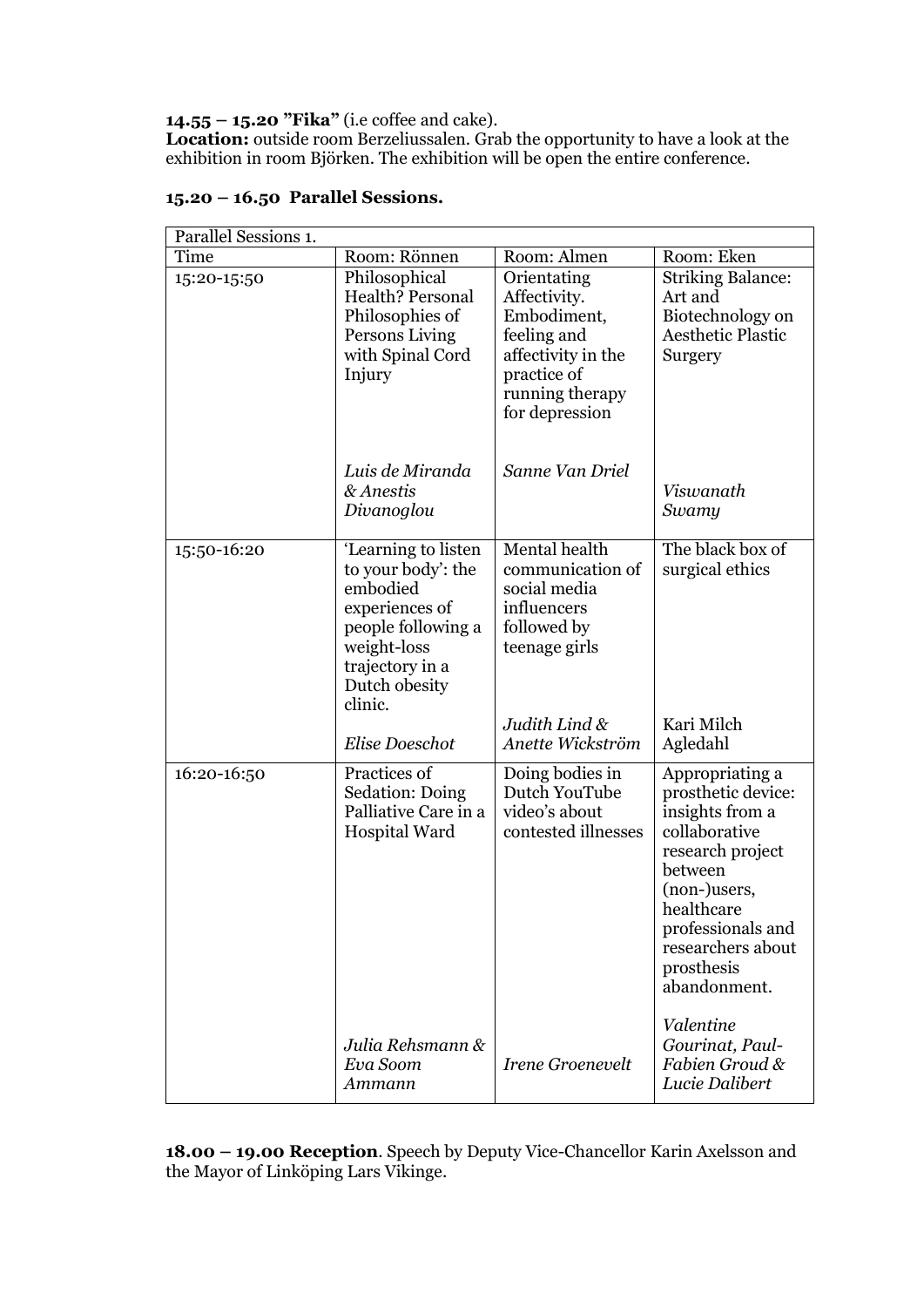**Location:** City Hall, Storgatan 43

# 16 juni

**9.00 – 9:10 Introduction**. Location: Berzeliussalen, entrance 65

#### **9.10 – 10.20 Keynote Lecture**

*Interdisciplinary collaborations on the Biomedicalized Female Body: Experiences, Paradoxes and Future possibilities* 

Professor Kari Nyheim Solbraekke, University of Oslo.

Today, we are facing considerable innovations in medicine and, due to great advances in diagnostic practices and treatments, contemporary scenarios and challenges related to health and illness are rapidly shifting. Based on interdisciplinary research projects I am taking part of, my talk will elaborate on the intersection of Gender, (counter) Power and Health in times when the female body is increasingly biomedicalized and presumably offering better health for women and their specific embodiment.

#### **Chair: Sofia Morberg Jämterud**

**Location:** Berzeliussalen, entrance 65

**10.20 – 10.50 "Fika"** (coffee and sandwich). **Location:** Outside room Berzeliussalen.

| Parallel Sessions 2. |                                                                                                                                                 |                                                                                                                                                 |                                                                                                                                       |  |
|----------------------|-------------------------------------------------------------------------------------------------------------------------------------------------|-------------------------------------------------------------------------------------------------------------------------------------------------|---------------------------------------------------------------------------------------------------------------------------------------|--|
| Time                 | Room: Rönnen                                                                                                                                    | Room: Almen                                                                                                                                     | Room: Eken                                                                                                                            |  |
| 10:50-11:20          | A for Artificial or<br>A for Augmented?<br>AI Challenges in<br>Healthcare Co-<br>Production                                                     | <b>What Can Medical</b><br>Humanities Offer<br><b>Future Pandemic</b><br>Preparedness and<br>Policy?<br>A Modest<br>Proposal                    | The Particular<br>Sadness of Lemon<br>Cake: Mirror-<br>Touch<br>Synaesthesia<br><b>Between Magical</b><br>Realism and<br>Neuroscience |  |
|                      | Anna Clareborn                                                                                                                                  | Anne Hudson<br>Jones<br>& Faith McLellan                                                                                                        | Nadine Sigalov                                                                                                                        |  |
| 11:20-11:50          | Robotic cats in<br>triad action: A<br>qualitative study<br>of meaning-<br>making practices<br>between humans<br>and robots in<br>dementia care. | Capturing<br>epidemics:<br>Making sense of<br>the world through<br>fixture in medical<br>science, historical<br>collections, and<br>photography | Dialogues of<br>Disorder; a<br>conversation with<br>Mel and Nicky                                                                     |  |
|                      | <b>Marcus Persson</b>                                                                                                                           | Helene Scott-<br>Fordsmand                                                                                                                      | Tom Baugh &<br>Karen Abadie                                                                                                           |  |

#### **10.50 – 12.50 Parallel Sessions**.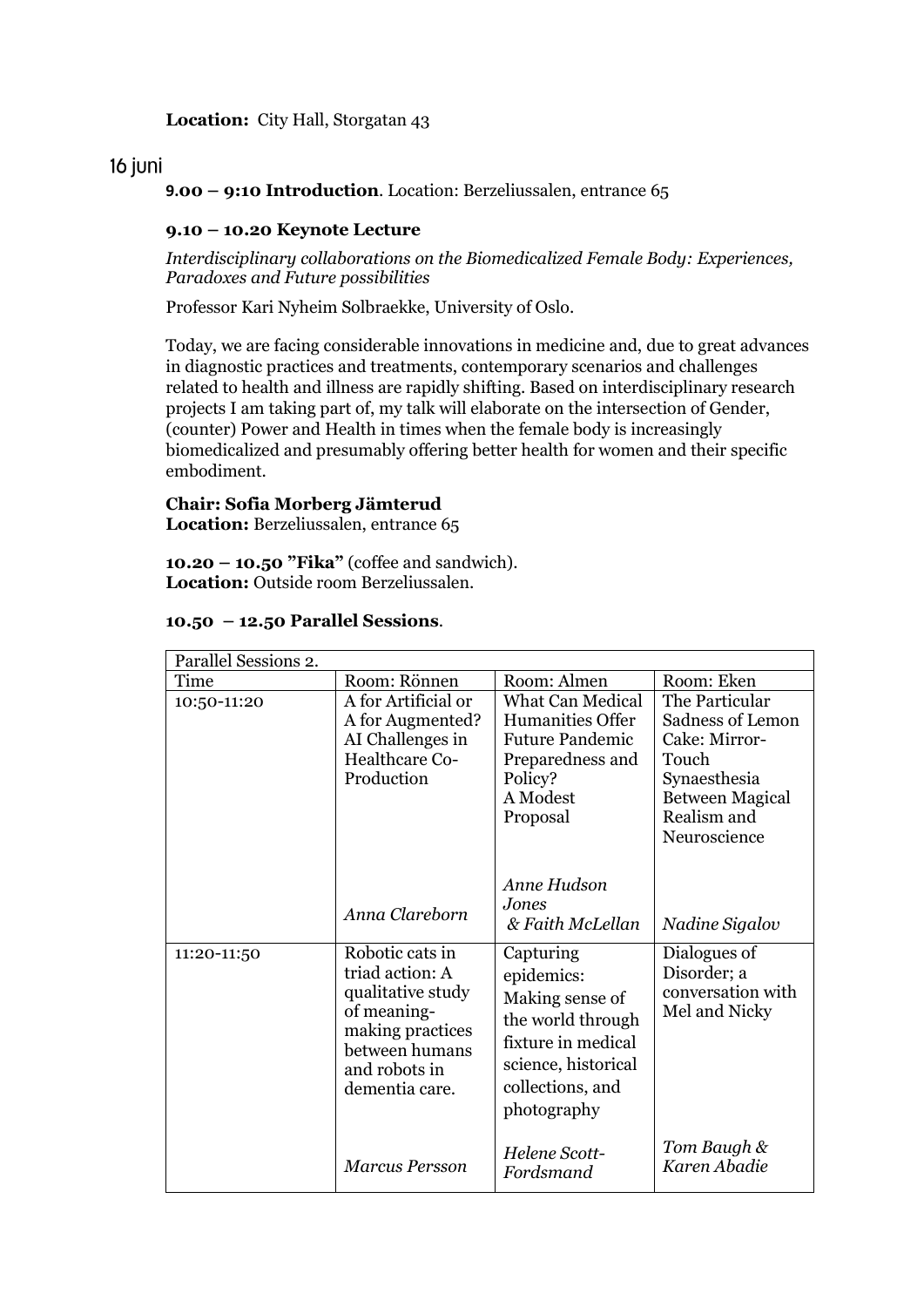| 11:50-12:20 | Norwegian men's<br>perceptions of<br>Artificial<br>Intelligence (AI)<br>prostate cancer<br>diagnostics<br>Emilie Lysø | Scenes of Shame<br>and Stigma<br>during COVID-19<br>Arthur Rose           | Collaboration and<br>Continuity in<br>Women's<br>Dementia Fiction<br>in French<br>Avril Tynan                                                                          |
|-------------|-----------------------------------------------------------------------------------------------------------------------|---------------------------------------------------------------------------|------------------------------------------------------------------------------------------------------------------------------------------------------------------------|
| 12:20-12:50 | The artificial<br>medical gaze<br>Understanding the<br>classificatory<br>power of AI in<br>medicine                   | Positioning<br>history of<br>medicine within<br>the medical<br>humanities | Channelling the<br>voice of the<br>patient:<br>Using qualitative<br>research<br>methodology to<br>explore<br>the subjectivity of<br>Freud's patient<br>Anna von Lieben |
|             | Charlotte<br>Högberg                                                                                                  | Maria Björkman                                                            | Hilda Reilly                                                                                                                                                           |

12.50 – 14 Lunch. Please find suggestions for lunch restaurants on the map.

#### **14.00 – 15.10 Keynote Lecture**

*Dying of Whiteness: Racial Resentment, and the Politics of the Pandemic*

Professor Jonathan Metzl, Vanderbilt University.

With the rise of the Tea Party and the election of Donald Trump, many middle- and lower-income white Americans threw their support behind conservative politicians who pledged to make life great again for people like them. But the right-wing policies that resulted from this white backlash put these voters' very health at risk—and in the end, threaten everyone's well-being. This lecture seeks to better understand the politics of racial resentment and its impact on public health. Drawing on systematic analysis of health data it reveals how policies have made life sicker, harder, and shorter in the very populations they purported to aid. Ultimately, it demonstrates just how much white America would benefit by emphasizing cooperation, rather than by chasing false promises of supremacy.

**Chair:** Anna Bredström **Location:** Berzeliussalen, entrance 65.

**15.10 – 15.40 "Fika" (coffee and cake). Location:** Outside room Berzeliussalen.

#### **15.40 – 17.10 Parallell Sessions.**

| Parallel Sessions 3. |                                         |  |  |              |
|----------------------|-----------------------------------------|--|--|--------------|
| $\mid$ Time          | Room: Rönnen   Room: Almen   Room: Eken |  |  | Room: Linden |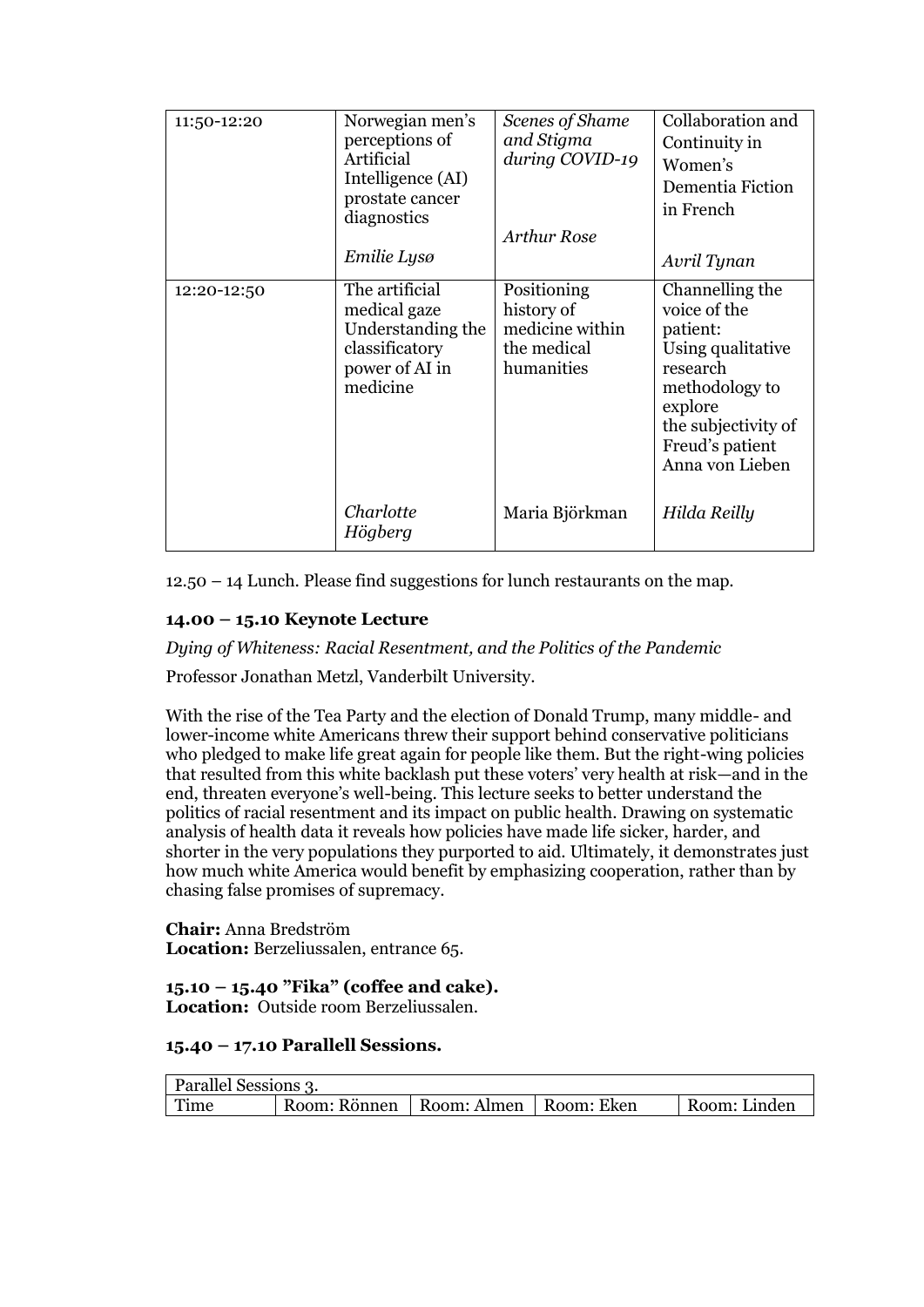| 15:40-16:10 | Contradictions<br>in the provision<br>of Swedish<br>health care - a<br>historical<br>perspective<br>Henrik Loodin                                                                                                              | Alignment<br>work in<br>medical<br>practice<br>Jenny<br>Gleisner &<br>Hannah<br>Grankvist                                                                             | Race in clinical<br>trials: testing<br>the limits of a<br>post-racial<br>Sweden<br>Shai Mulinari &<br>Anna<br><b>Bredström</b> | How to<br>Empathize by<br>Objectifying<br>Anthony<br>Fernandez                                                                    |
|-------------|--------------------------------------------------------------------------------------------------------------------------------------------------------------------------------------------------------------------------------|-----------------------------------------------------------------------------------------------------------------------------------------------------------------------|--------------------------------------------------------------------------------------------------------------------------------|-----------------------------------------------------------------------------------------------------------------------------------|
| 16:10-16:40 | Does paying for<br>private<br>maternity<br>services ensure<br>better care?<br>Comparing<br>rates of<br>medical<br>interventions<br>during<br>childbirth<br>between<br>women who<br>did and did not<br>pay for private<br>care. | Translating<br>informed<br>consent in<br>maternity<br>services                                                                                                        | Central position<br>of the doctor in<br>patient-centred<br>medicine: the<br>case of nocebo                                     | Complexities<br>$matter - some$<br>thoughts about<br>how to handle<br>the diversity of<br>existing<br>understandings<br>of health |
|             | Maria<br>Wegrzynowska                                                                                                                                                                                                          | Jenny<br>Patterson                                                                                                                                                    | Andjelija Milic                                                                                                                | <b>Pelle Pelters</b>                                                                                                              |
| 16:40-17:10 | Common<br>understandings<br>in different<br>settings:<br>Equity in<br>cancer<br>healthcare in<br>Kenya and<br>Sweden                                                                                                           | Childbirth<br>against the<br>norm. Recent<br>Swedish<br>media<br>debates about<br>the freedom<br>to choose to<br>give birth at<br>home or by<br>caesarean<br>section. | Interdisciplinary<br>Uncertainties:<br>Comparative<br><b>Ethical Analysis</b><br>of Genome and<br>Epigenome<br>Editing         |                                                                                                                                   |
|             | Helena<br><b>Iacobaeus</b><br>&<br>Philippa<br><b>Barnes</b>                                                                                                                                                                   | Renita<br>Sörensdotter<br>& Mio<br>Fredriksson                                                                                                                        | Karla Alex                                                                                                                     |                                                                                                                                   |

#### **19.00 Conference Dinner.**

**Location:** Stångs Magasin. Södra Stånggatan 1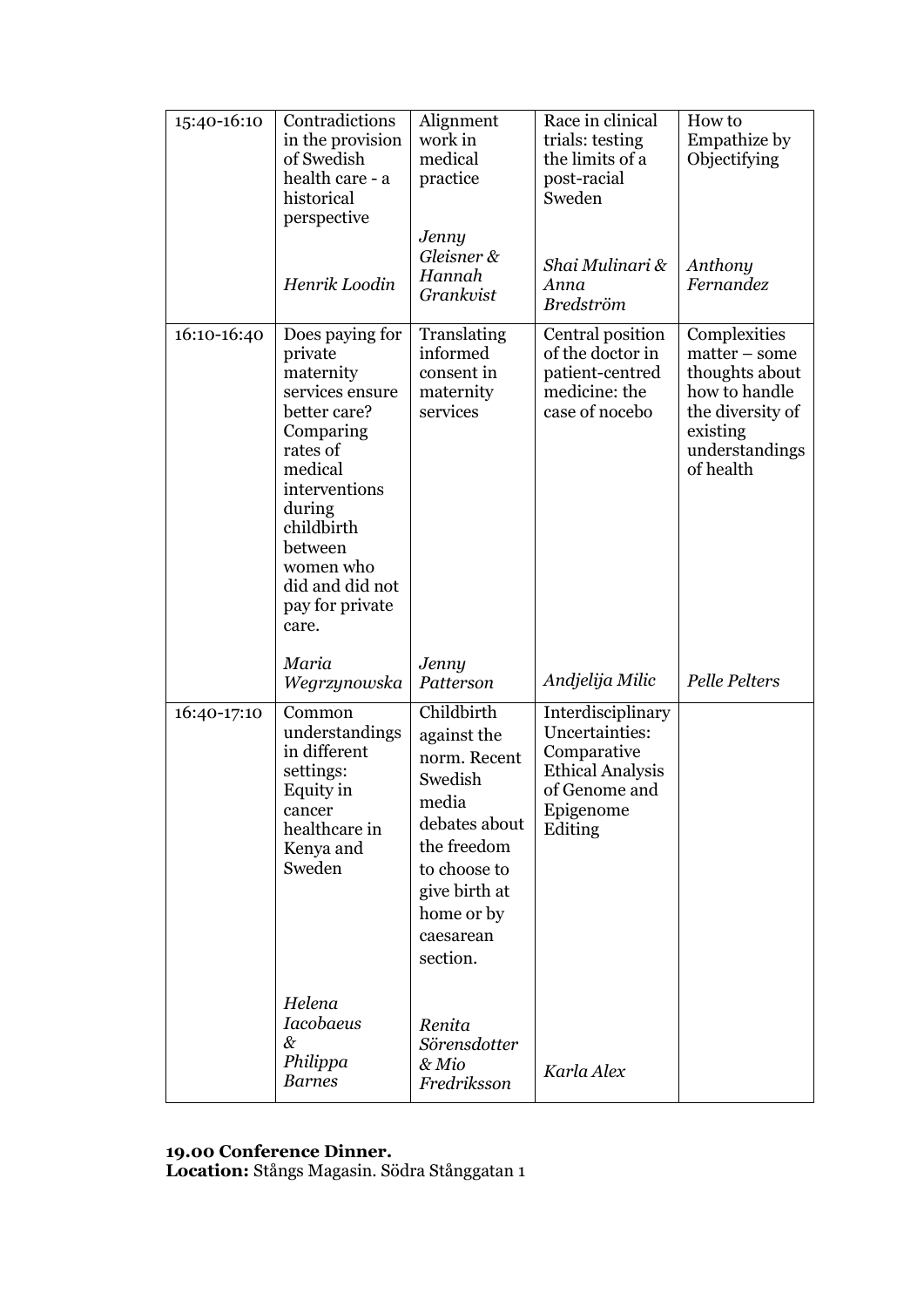# 17 juni

| Parallel Sessions 4. |                 |                                  |                                |  |  |
|----------------------|-----------------|----------------------------------|--------------------------------|--|--|
| Time                 | Room: Rönnen    | Room: Almen                      | Room: Eken                     |  |  |
| 9:00-9:30            | What can        | Enacting                         | Encountering                   |  |  |
|                      | prostate health | diabetes                         | migrants when                  |  |  |
|                      | activism learn  | A story of                       | providing                      |  |  |
|                      | from women's    | everyday life                    | sexual and                     |  |  |
|                      | health          | of managing                      | reproductive                   |  |  |
|                      | activism?       | chronic illness<br>with wearable | health and<br>rights services: |  |  |
|                      |                 | technology                       | experiences of                 |  |  |
|                      |                 |                                  | healthcare                     |  |  |
|                      |                 |                                  | providers in                   |  |  |
|                      |                 |                                  | Southern                       |  |  |
|                      |                 |                                  | Sweden                         |  |  |
|                      |                 |                                  |                                |  |  |
|                      |                 |                                  |                                |  |  |
|                      |                 |                                  | Nada                           |  |  |
|                      | Ericka          | Lisa Engström                    | Amroussia                      |  |  |
|                      | Johnson         |                                  |                                |  |  |
| 9:30-10.00           | Norwegian       | Monitoring                       | Claims in the                  |  |  |
|                      | men's views on  | Menopause                        | clinic: tensions               |  |  |
|                      | PSA screening   |                                  | in healthcare                  |  |  |
|                      | for prostate    |                                  | communication                  |  |  |
|                      | cancer          |                                  | about side                     |  |  |
|                      |                 |                                  | effects of the                 |  |  |
|                      |                 |                                  | copper IUD                     |  |  |
|                      | Marit           | Marjolein                        | Maria                          |  |  |
|                      | Solbjør         | De Boer                          | Wemrell                        |  |  |
| 10:00-10:30          | Responsible     | Translation                      | Intersecting                   |  |  |
|                      | subject         | into                             | social                         |  |  |
|                      | positioning in  | biomedical                       | determinants                   |  |  |
|                      | preconception   | research: from                   | in sexual and                  |  |  |
|                      | expanded        | bedside to                       | reproductive                   |  |  |
|                      | carrier         | bench                            | health and                     |  |  |
|                      | screening       |                                  | rights (SRHR)                  |  |  |
|                      |                 |                                  | among young<br>people          |  |  |
|                      |                 |                                  |                                |  |  |
|                      | Sofia Morberg   | Karin                            | ChuChu                         |  |  |
|                      | Jämterud        | Tybjerg                          | Schindele                      |  |  |
|                      |                 |                                  |                                |  |  |

**9.00-10.30 Parallel Sessions.**

**10.30 – 11 "Fika"** (coffee and sandwich). Location: Outside room Berzeliussalen.

# **11.00 – 12.30 Parallel Sessions.**

| <b>Parallel Sessions 5.</b> |              |             |            |  |
|-----------------------------|--------------|-------------|------------|--|
| Time                        | Room: Rönnen | Room: Almen | Room: Eken |  |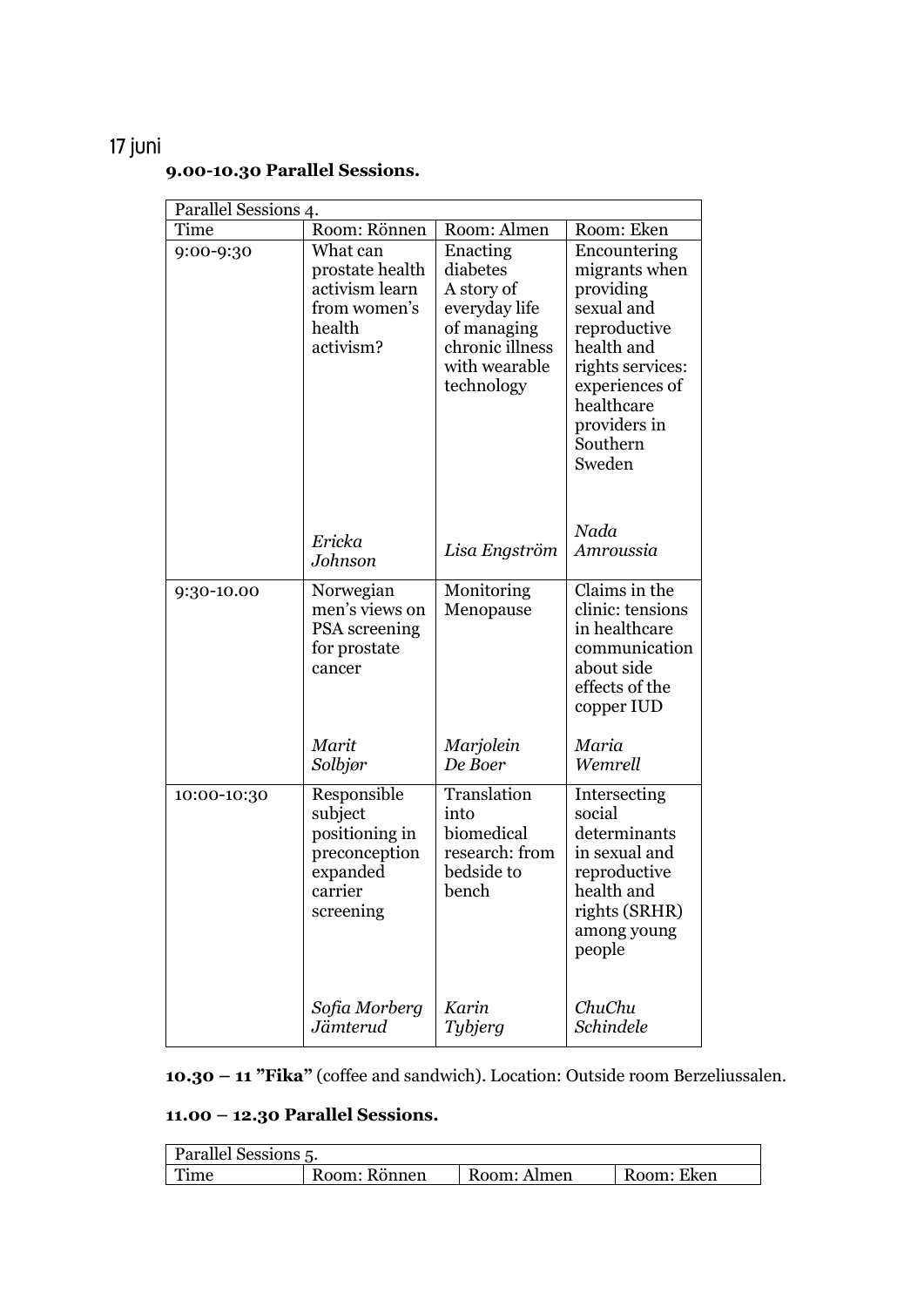| 11:00-11:30 | The Humanities,<br>Care, and the<br>Phenomenological<br>In-Between<br>Ryan Hart                                                                     | Interactive drama<br>workshops as<br>intervention and<br>research method<br>in clinical settings<br>- a reflection<br>Jelmer<br>Brüggemann | What does it<br>take?<br>Uncertainties,<br>Efforts,<br>Vulnerabilities<br>in Uterus<br>Transplantation<br>Lisa Guntram                                                                                |
|-------------|-----------------------------------------------------------------------------------------------------------------------------------------------------|--------------------------------------------------------------------------------------------------------------------------------------------|-------------------------------------------------------------------------------------------------------------------------------------------------------------------------------------------------------|
| 11:30-12:00 | The<br>Phenomenology<br>of Objectification<br>in and Through<br><b>Medical Practice</b><br>and Technology<br>Development<br><b>Fredrik Svenaeus</b> | The<br>phenomenological<br>interview in the<br>medical<br>humanities<br>Hans-Georg<br>Eilenberger &<br>Jessica<br><b>Stanier</b>           | Missing voices<br>Ylva Gustafsson                                                                                                                                                                     |
| 12:00-12:30 |                                                                                                                                                     | Uses of narrative:<br>the introduction<br>of narrative<br>medicine in<br>Scandinavia<br>Katarina<br>Bernhardsson                           | Disclosing the<br>Person in<br>Kidney Failure<br>Coordination:<br>Why<br>Unpredictability,<br>Uncertainty, and<br>Irreversibility is<br>Inherent in<br>Person-Centred<br>Care<br>Martin<br>Gunnarsson |

**12.30 – 13.30 Lunch**. Please find suggestions for lunch restaurants on the map.

**13.30 – 14.40** Combined Keynote Lecture and Panel.

*Medical Humanities at the Intersection of the Humanities, the Social Sciences, Clinical Practice and Biomedicine.*

Mini key-note lecture by Professor Kristin Zeiler followed by panel conversation on interdisciplinary work with Professor Richard Levi, Region Östergötland and LiU, Professor Harald Wiltsche, LiU, Professor Ericka Johnson, LiU and Kristin Zeiler.

The key-note starts in common conceptualizations of medical humanities, including more recent conceptualizations of 'Entangled Medical Humanities,' 'Critical Medical Humanities' and 'Reversed Medical Humanities.' However, it also presents the project *Biomedicine, Clinical Knowledge, and the Humanities in Collaboration: A Novel Epistemology for Radically Interdisciplinary Health Research and Policy-Work on Post-Covid-19 Syndrome*, funded by the Swedish Research Council (2022- 2027), and discusses whether yet another conceptualization is needed - in order to capture aspects of the interdisciplinary work in this and similar projects.